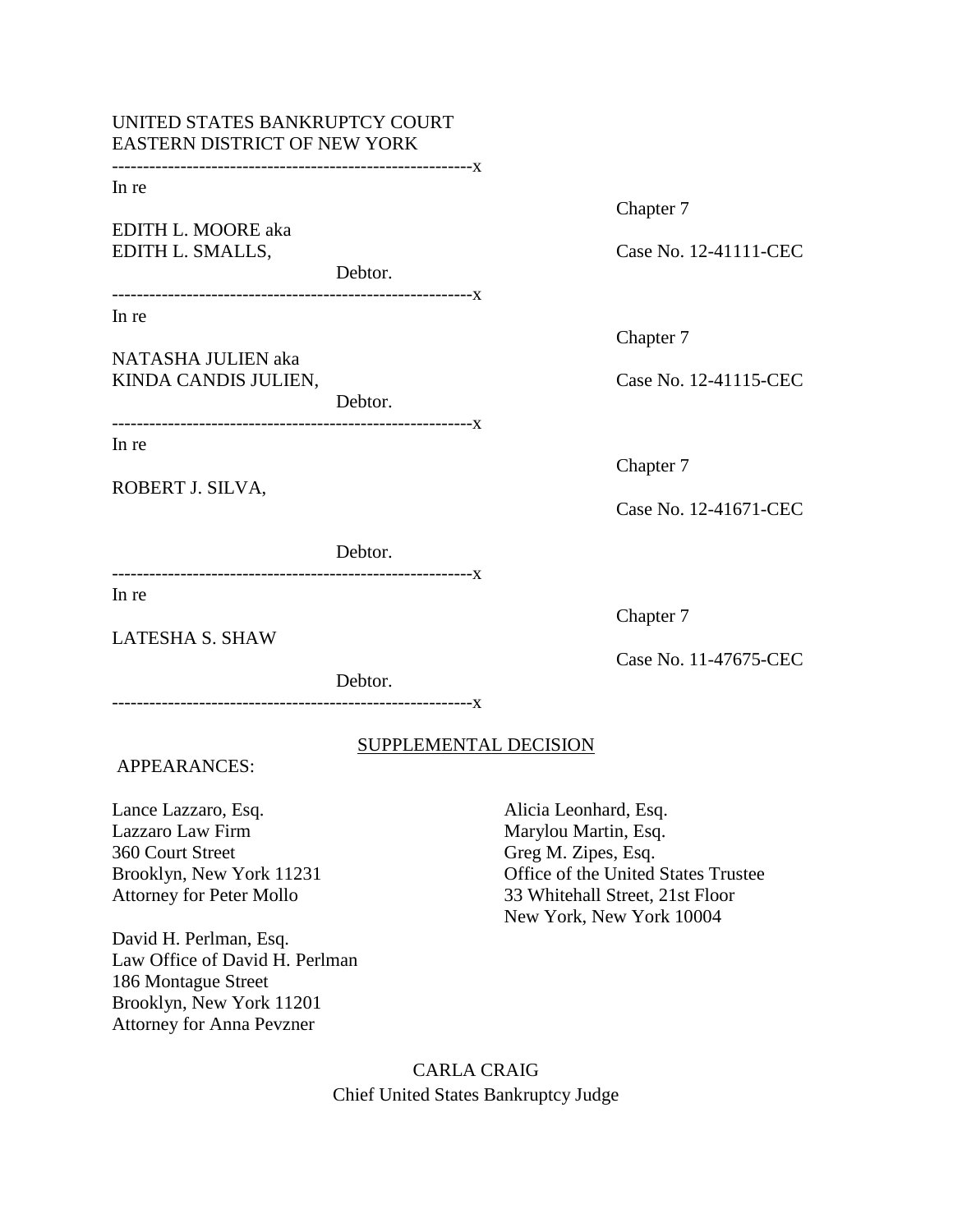This supplemental opinion is to provide further explanation for the imposition of the maximum penalty for violations of [1](#page-1-0)1 U.S.C.  $\S$  110<sup>1</sup> in the Moore, Julien, and Silva cases in this Court's Decision and Order dated September 28, 2012 ("Decision"), familiarity with which is assumed.

The evidence presented in these cases showed several aggravating and no mitigating circumstances. It is uncontested that multiple violations of § 110 were committed. None of the documents required to be signed by a bankruptcy petition preparer under  $\S 110(b)(1)$ , consisting of the petition, schedules, statement of financial affairs, and means test, were signed in any of these cases, nor was the preparer's name and address printed on the documents, as required by § 110(b)(1). Nor was the identifying number of the petition preparer (the last four digits of the preparer's social security number) shown on any of the documents, as required by  $\S 110(c)(1)$ . The evidence was equally clear concerning the violations of  $\S 110(e)(2)$  (unauthorized practice of law) and § 110(h)(2) (failure to disclose the fees paid by the debtors).

Ms. Pevzner's testimony that her multiple failures to disclose her involvement in the preparation of these petitions and the compensation she received as required by § 110 constituted "honest mistakes[s]" (Tr.  $4/10/12$  $4/10/12$  at  $68:14$ )<sup>2</sup> cannot be credited. Nor can her claim that these "mistakes" are attributable to memory loss resulting from brain surgery or Attention Deficit Disorder be believed. Ms. Pevzner acknowledged that she has been trained as a paralegal and that she knew that bankruptcy petition preparers are subject to legal requirements under the Bankruptcy Code in connection with the preparation of bankruptcy petitions. (Tr. 4/10/2012 at

<span id="page-1-1"></span><span id="page-1-0"></span><sup>&</sup>lt;sup>1</sup> All statutory citations are to provisions of Title 11 of the United States Code.<br><sup>2</sup> "Tr." refers to the transcripts for the hearings held on April 10, 2012 and May 30, 2012. Citations to the transcript are by date, page number, and line.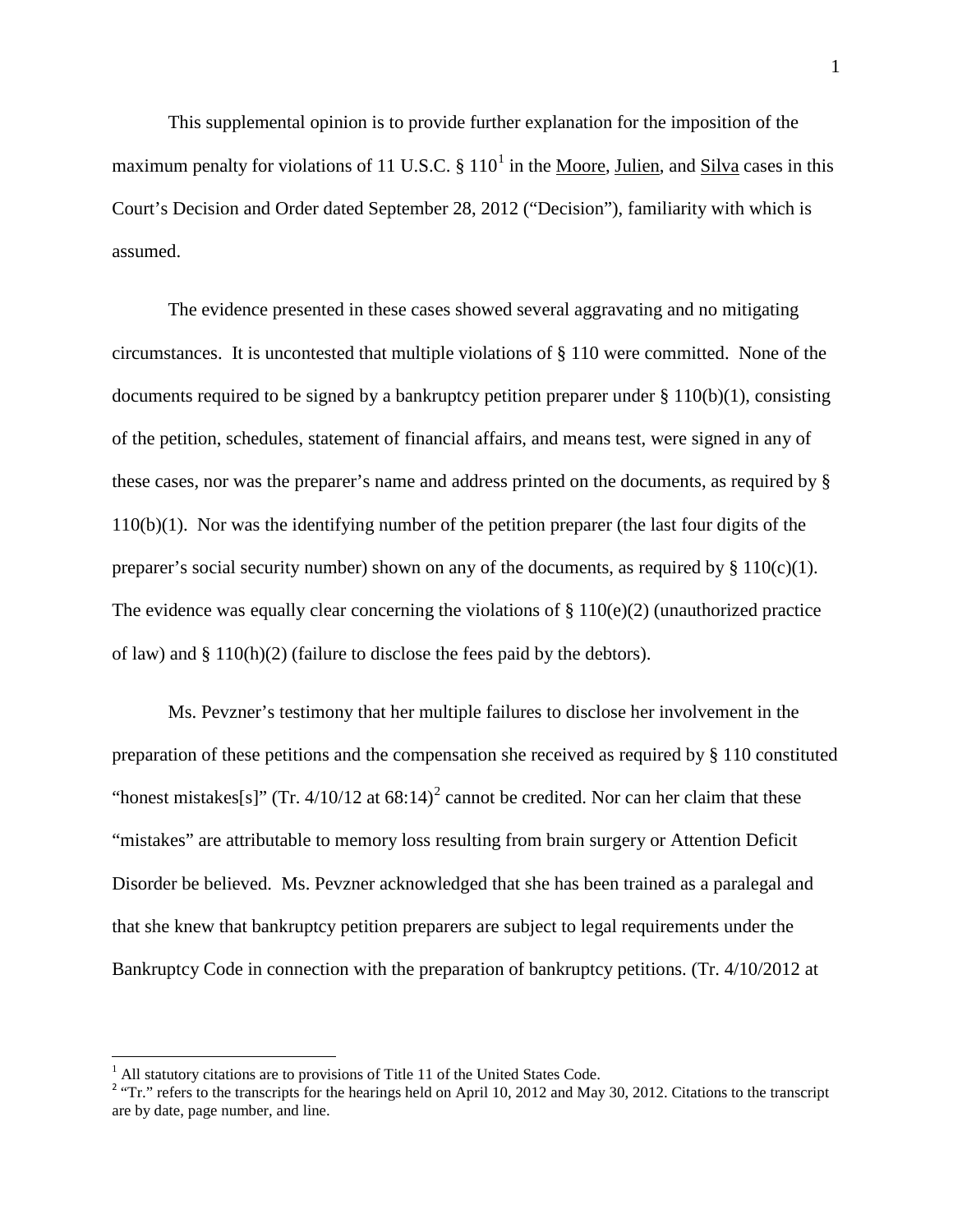60:21-61:5.) The sheer number of violations in these cases makes it difficult to believe that they were the result of memory loss or inattention.

Moreover, to say that Ms. Pevzner was not candid or forthcoming in her testimony would be a gross understatement; her testimony throughout the two hearings utterly lacked credibility. Her claim that she was not employed by Mr. Mollo was belied by the online resume she posted on LinkedIn, which stated that she was employed by the "Law Office of Peter Mollo" (Tr. 5/30/2012 at 105:8-20.) The claim was also belied by the evidence showing that she received monthly payments from Mr. Mollo for a period of several years; moreover, she demonstrated a continuing lack of candor by attempting to portray these payments as "favors for the services". Tr. 5/30/2012 at 83:3-8.)

In addition to failing to disclose her involvement as a petition preparer, and failing to testify candidly and truthfully, Ms. Pevzner engaged in deception in dealing with the debtors in these cases as well. She presented Ms. Moore and Ms. Julien with retainer agreements stating that they were being represented by Alan Bond, an attorney who had no involvement with these cases whatsoever, and presented Mr. Silva with a retainer agreement with Brooklyn Legal Services, an apparently fictitious entity of which she testified she was the only employee. (UST Exs. 20, 24, 27.) She also provided receipts with Alan Bond's name printed on them to Ms. Moore, Ms. Julien, and Mr. Silva, and used Brooklyn Legal Services on a second receipt provided to Mr. Silva. (UST Exs. 11, 12, 24.) These documents created the false impression that the debtors were employing an attorney to handle their bankruptcies. Moreover, Ms. Pevzner's deceitful use of these names, coupled with her failure to identify herself in any way on the petitions, created a false paper trail that concealed her involvement with these cases.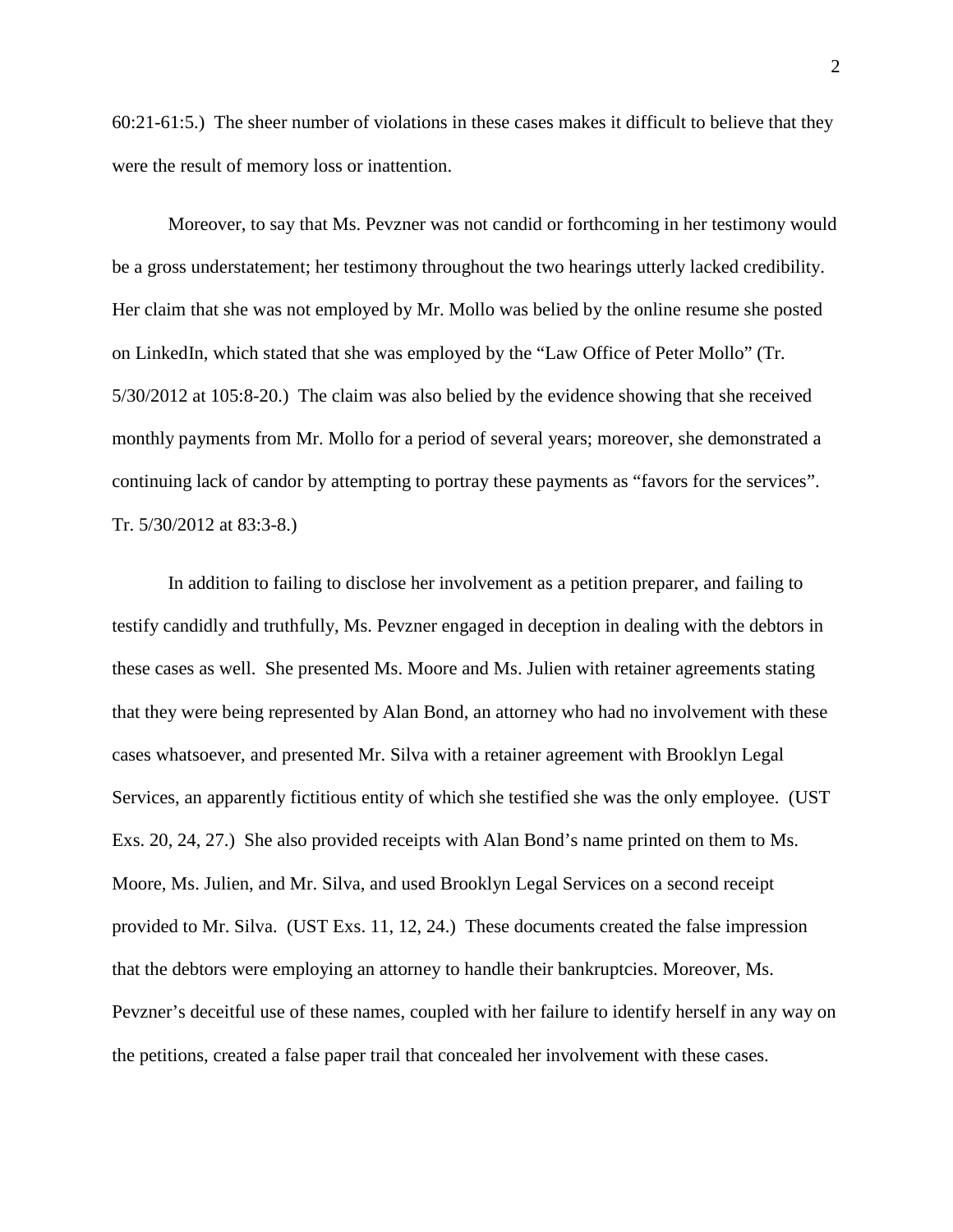Mr. Mollo's testimony was equally impossible to credit. He claimed that he did not employ Ms. Pevzner, and that, as a practicing attorney, he did not have a staff, just "a bunch of friends who helped [him]", including Ms. Pevzner. (Tr. 5/30/12 at 118:19-24.) When confronted with his website, stating that "Peter Mollo and his staff will answer questions", he explained that it was "puffery". (Tr. 5/30/2012 at 121:6-11; UST Ex. 14.) Mr. Mollo's testimony that he had no involvement with Ms. Pevzner's activities as a petition preparer was contradicted by Edith Moore's credible testimony that when she called him for help in filing for bankruptcy, he told her to call Ms. Pevzner to set up an appointment; that he was present at her meeting with Ms. Pevzner; and that he insisted upon cash payment and received \$600 from her "in his hand" (Tr. 5/30/12 at 24-27.)

Moreover, the untruthfulness exhibited by Mr. Mollo in these cases is part of a pattern of untruthfulness and deception which he has shown throughout these and prior proceedings before this Court. As detailed in the Decision, Mr. Mollo filed the Flowers case nine days after his suspension, and upon the UST's discovery of this, Mr. Mollo assured the UST that neither he nor his employees would file bankruptcy petitions or appear in Bankruptcy Court while he was suspended from the practice of law. In re Flowers, 2012 WL 987298 at \*5. Nevertheless, Mr. Mollo filed three more bankruptcy cases less than two days later using another attorney's electronic signature. Id. at \*9. During a hearing on the UST's motion for sanctions based upon that conduct, Mr. Mollo again, directly and through his attorney, assured the Court that he would stop practicing law, that he would stop holding himself out as an attorney, and that he would take down his website. Transcript of Hearing held February 7, 2012 at p. 12, lines 6-11; p.50, lines 17-20, Flowers, 2012 WL 987298 (Case No. 12-40298). However, only two days after that hearing, Mr. Mollo had a telephone conversation with Ms. Moore in which he directed her to